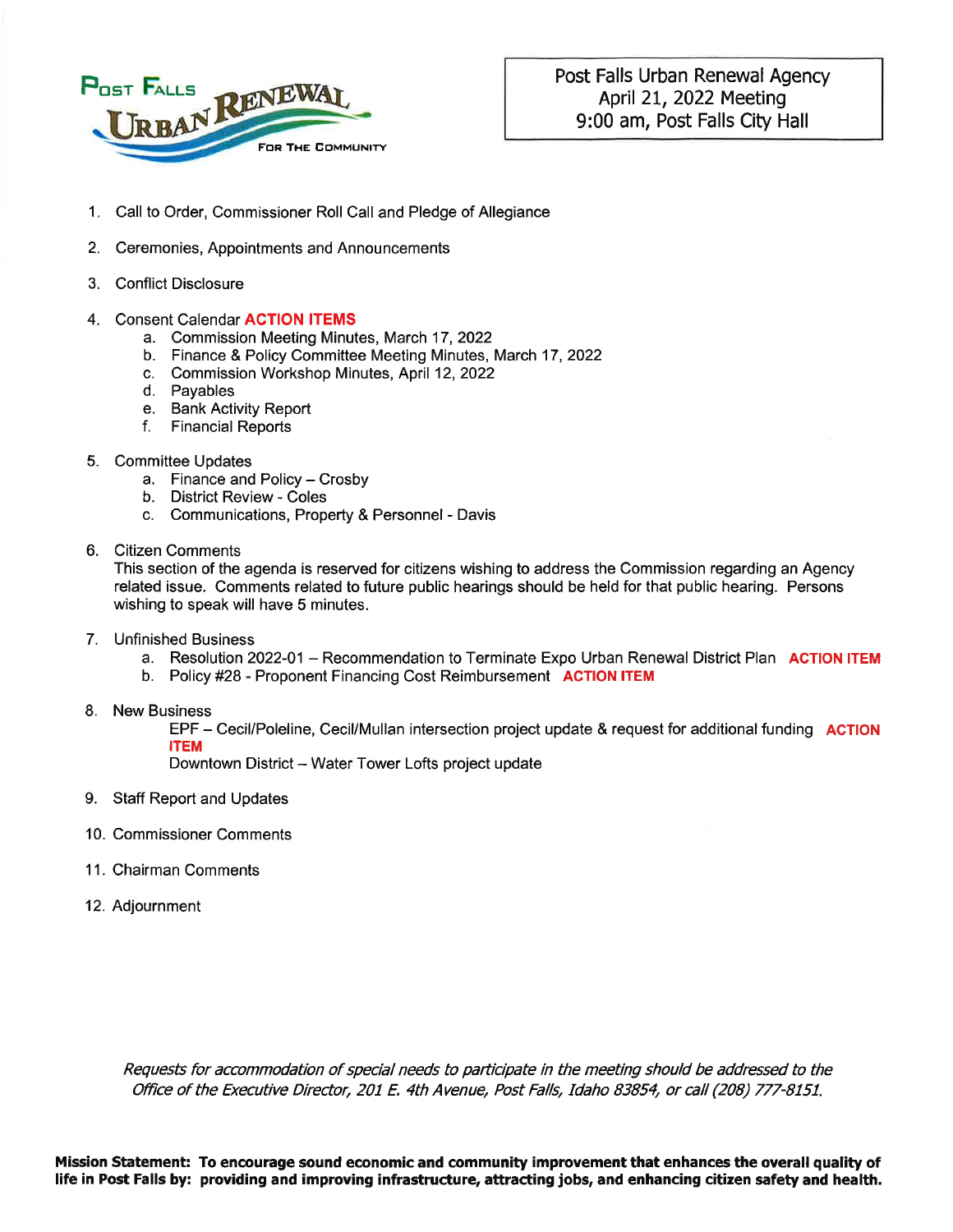### **POST FALLS URBAN RENEWAL MINUTES** March 17, 2022

### CALL TO ORDER, ROLL CALL AND PLEDGE OF ALLEGIANCE

Vice-Chair Jame' Davis called the meeting to order at 9:00 a.m. Executive Director Joseph Johns called the roll. Present, in addition to Davis were Commissioners Len Crosby, Christi Fleischman, Melissa Hieltness and Eric Clemensen. Commissioners Jerry Baltzell and Collin Coles had excused absences. Davis led the Pledge of Allegiance.

CEREMONIES, APPOINTMENTS AND ANNOUNCEMENTS

None

**CONFLICT DISCLOSURE** 

**None** 

### **CONSENT CALENDAR**

Johns introduced the Consent Calendar. Item A in the Consent Calendar is the Commission Meeting Minutes, February 17, 2022

Item B is the payables for this month totaling \$1,020,853.77.

Item C is the Bank Activity Report which shows total funds in all accounts of \$3,897,718.13 and accrued interest for the month of \$545.18

Item D is the financial reports as of February  $28<sup>th</sup>$ .

Approval of the consent calendar authorized a transfer of \$1,020,853.77 to the First Interstate Checking Account for the monthly payables and \$545.18 accrued interest to the General Fund.

Commissioner Crosby inquired about the February 3, 2022, Commission Workshop minutes not being a part of the consent calendar. The referenced workshop minutes have been determined to be a part of the Consent Calendar for the February 17, 2022 Monthly Commission Meeting; at which time they were approved.

Commissioner Clemensen made a motion to approve the Consent Calendar as presented and discussed, seconded by Crosby. Roll Call Vote: Crosby - Aye; Clemensen - Aye; Fleischman - Aye; Hieltness - Aye; Davis - Aye. Motion carried.

### **COMMITTEE UPDATES**

Finance & Policy – Crosby – February Financial Statements were reviewed and approved. A Finance and Policy Committee meeting was held March 17, 2022, just prior to the Commission Meeting. A review of the MOU and invoice from the City for the Hwy41 Traffic Signals project was completed. Crosby stated it was appropriate to pay off the entire balance as the City has already advanced those funds to ITD.

District Review - Davis - Nothing new to report.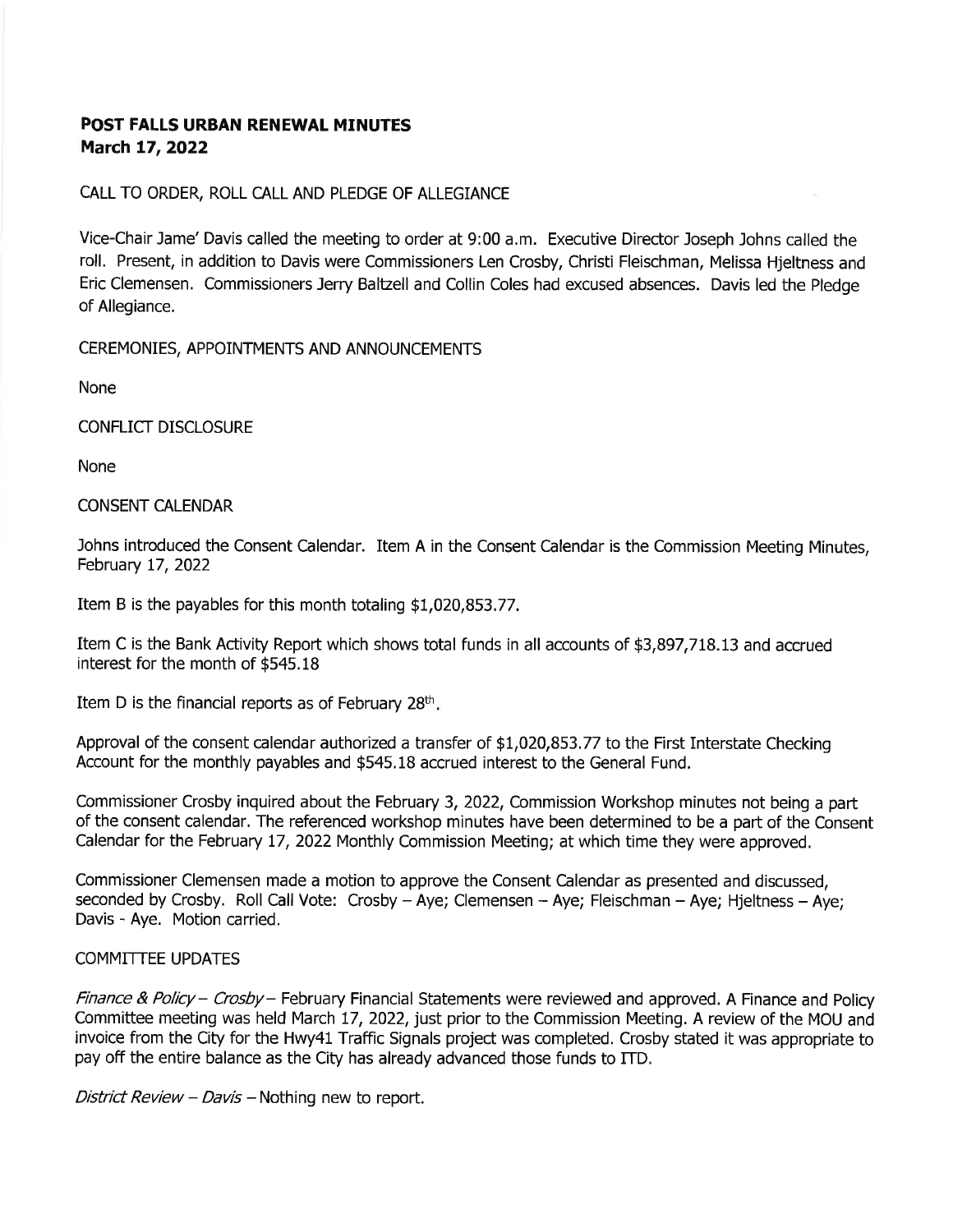Communication, Property and Personnel - Davis - Nothing new to report.

**CITIZEN COMMENTS** 

**None** 

**UNFINISHED BUSINESS** 

None

### **NEW BUSINESS**

East Post Falls District - Update of Cecil Road Projects by City Engineer. Rob Palus, Assistant City Engineer, provided an update of the city's projects at the Cecil Ave/Poleline Ave and Cecil Ave/Mullan Ave intersections. The City Council has authorized staff to advertise for bids on both projects.

Cecil Ave/Poleline Ave: Collision data from 2016-2020 was reviewed. The necessary right-of-way acquisition process is underway together with a construction easement on the Southeast corner. The city currently has verbal agreements with all the subject parties. Construction to begin in June and end prior to August 24, 2022, the beginning of the school year. Total project costs are estimated to be \$1.7 MILLION, approximately 20-30% higher than original estimates. The city may seek additional funding from PFURA should it be necessary. Crosby stated the agency could not make any commitments at the present time and is currently in a process of evaluating EPF district for the purpose of projecting tax increment availability through the closure of the district.

Cecil Ave/Mullan Ave: Collision data was reviewed, with particular focus on the Wal-Mart parking lot entry from the Mullan Avenue westbound turn lane. Three additional left-turn restrictions onto Mullan Ave. will be implemented. A diagram and explanation of expected traffic flow patterns was provided, including access to businesses located northwest of the intersection. Improvements to this intersection are anticipated to be effective through 2030 based on traffic volume projections. This project is expected to start in May/June with completion by July 29, 2022. The engineer's estimated cost for the project is approximately \$125,000. Crosby stated the district is closing and tax increment cannot be disbursed beyond the dates previously agreed to. Palus affirmed the city's understanding of this and the expectation that both projects will meet the agreed upon deadline.

### **STAFF REPORT**

The Agency's 2021 Annual Report was presented Tuesday, March 15, 2022, to the City Council as required under Idaho Code 50-20. No public comment was received. Public legal notification of the Annual Report presentation was completed in the Coeur d'Alene Press on Wednesday, March 16, 2022.

The City's February Project Report for the PF Chamber Board Meeting included the following items relevant to **URA District projects:** 

 $\bullet$ Millworx site plan (Downtown District) is approved for the first phase of townhouse construction on the south parcel for 60 townhouses (18 issued), 1 multi-family (issued), and 1 mixed-use buildings (issued).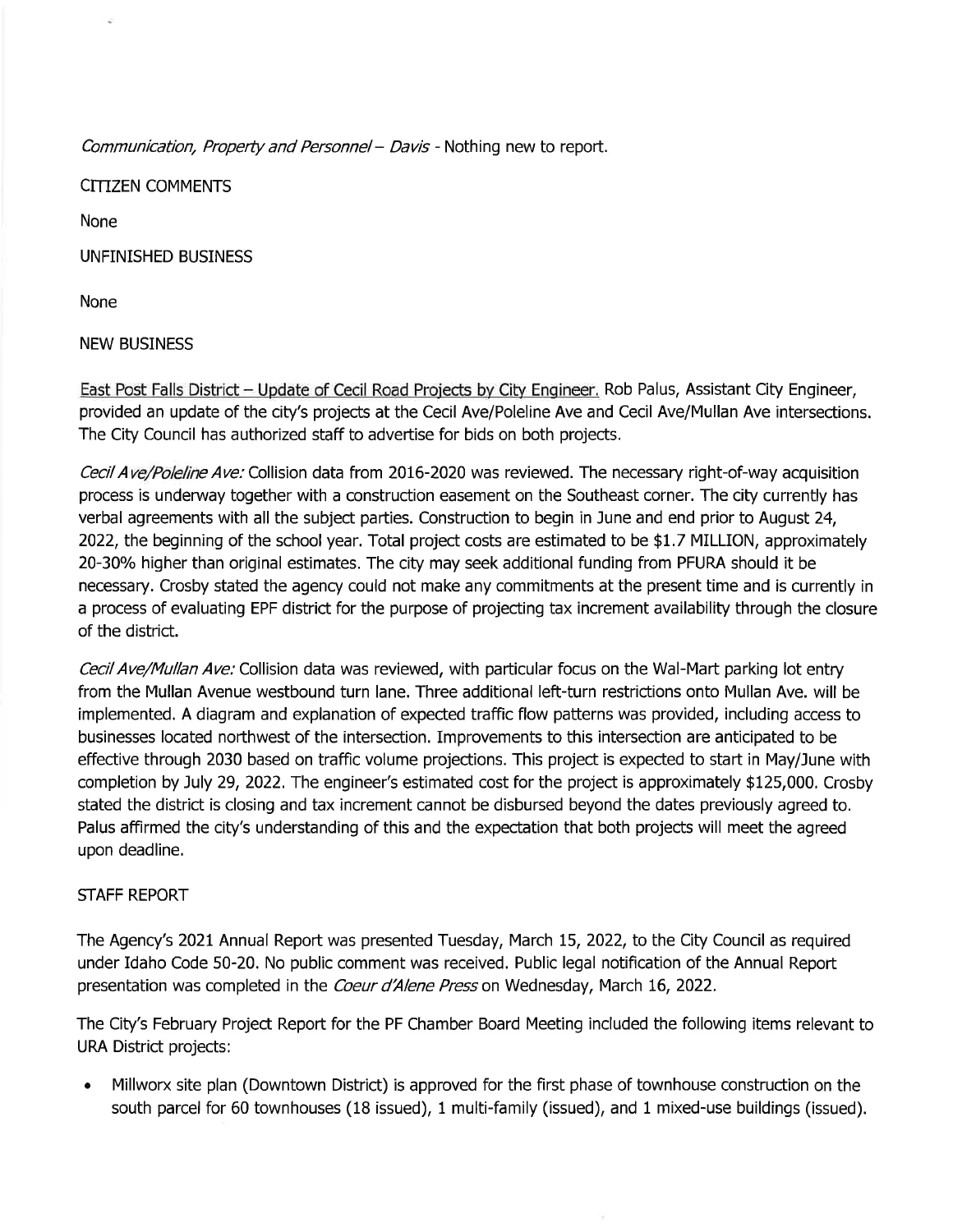- River City Urology (Downtown District NW corner of  $3<sup>rd</sup>$  & Spokane) site plan and building has been approved.
- The Junction Subdivision (Post Falls Technology District NW corner Hwy 41 & Prairie) has requested to subdivide 301 acres into 53 Community Commercial Services (CCS zone) & Technology Mixed (TM zone) lots. (Douglass Group)

Agency staff (J. Johns) is scheduled to meet with the City Administrator and the Community Development Director on March 21, 2022 to have a general discussion about the City's scheduling of quarterly meetings with Project Drive, to include our Agency, and to set up quarterly meetings with City staff and the Urban Renewal Agency. Our initial points of discussion will include setting base agendas and an invitee list for each meeting, the sharing of reports & information related to private development proposals, project timing & scope, and in general, the relationship between City & Agency.

### **COMMISSIONER COMMENTS**

Crosby stated the commission is working to put together an OPA with Project Drive in the Pleasant View District, and continuing the OPA process on the Downtown District projects. Additionally, Crosby provided a reminder to the public that the agency closed a district this past year (Expo) and is currently in process to close two more districts (Center Point & East Post Falls) this year which should result in substantial tax increment going back to the taxing entities in future years.

**CHAIRMAN COMMENT** 

Vice-Chair Davis wished Chairman Baltzell a speedy recovery.

### **ADJOURNMENT**

Davis asked for a motion to adjourn. Commissioner Clemensen made the motion, seconded by Crosby. All in favor by voice vote. Meeting was adjourned at 9:32 am.

Respectfully submitted,

Joseph Johns, Executive Director

Jame' Davis, Vice-Chair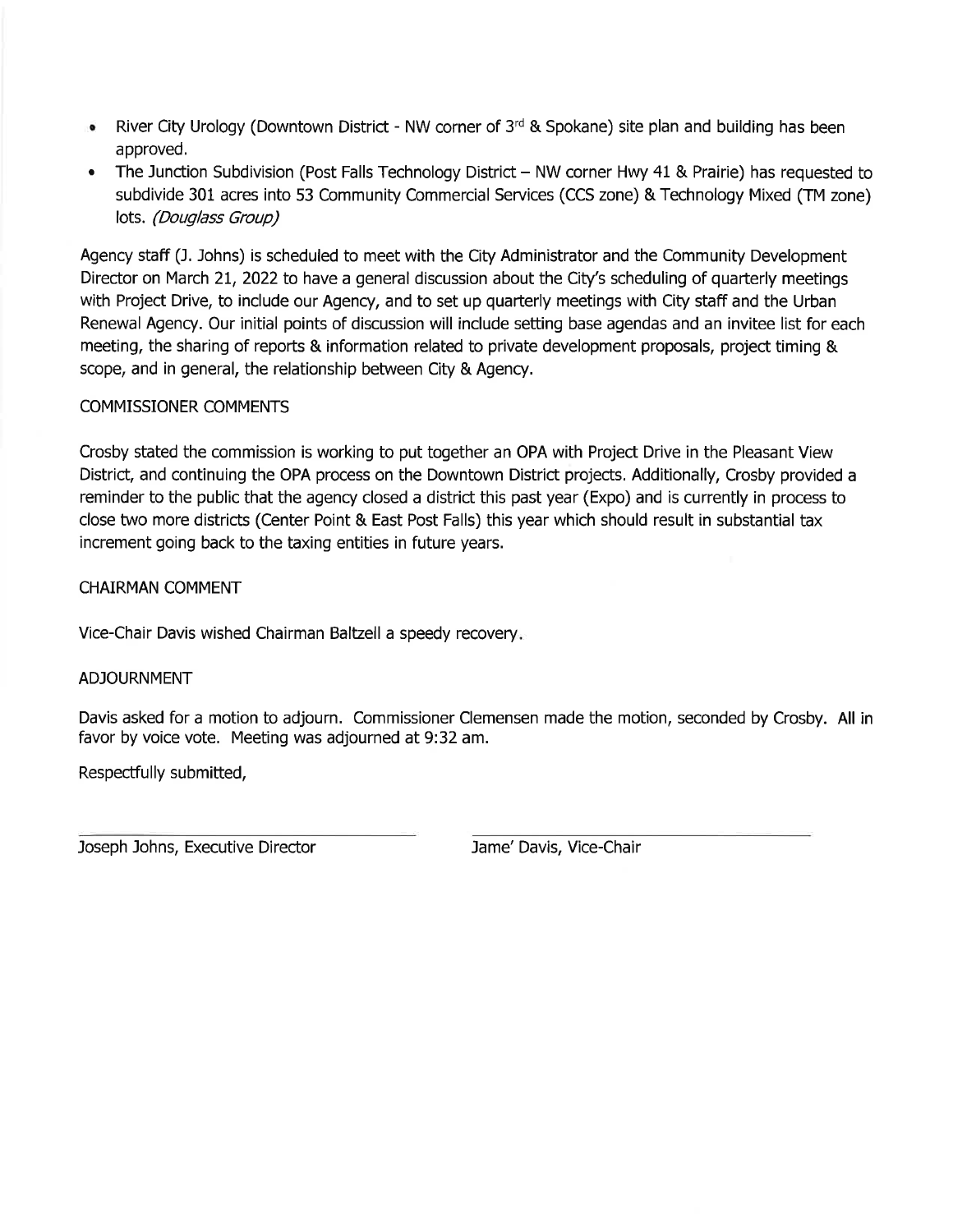### **POST FALLS URBAN RENEWAL Finance and Policy Committee**

### March 17, 2022 - PF City Council Ante Room

CALL TO ORDER, ROLL CALL

Chairman Len Crosby called the meeting to order at 8:00 a.m. Present in addition to Crosby was Commissioner Eric Clemensen. Commissioner Fleischman was absent. Also present was Joseph Johns.

CONFLICT DISCLOSURE

**None** 

**CITIZEN COMMENT** 

**None** 

### EPF Hwy41 Intersection Signals Project - Payment to City of Post Falls.

In May, 2021, the URA and City entered into a MOU pertaining the cost of traffic signals at two intersections of ITD's Hwy41 Widening Project (Hwy41/Poleline Ave & Hwy41/16<sup>th</sup> Ave) in the East Post Falls URD. The Agency agreed to fund the project costs in the amount of \$1,014,711.75. The City paid this cost in 2021. An invoice from the City for this amount was received by the Agency on August 31, 2021 but not paid pending installation of the materials over the winter months and sufficient tax increment balance in the EPF District. During subsequent discussions between city and agency staff it was stated that after receiving the February tax increment remittance a payment would be possible. Originally, it was suggested that payment could be for one-half of the Hwy41 Traffic Signal Project costs and for one-half for the remaining EPF Sewer Project costs. However, at this time the city has asked for full payment of the Hwy41 Intersection Signals Project as it has yet to be able to invoice additional Sewer Project costs sufficient for submitting to the URA. Johns stated that payment of the City's invoice, in the amount of \$1,014,711.75, would be presented within the Consent Calendar at the Commission Meeting immediately following this meeting. A review of the current EPF District tax increment balance together with known projects costs and estimated future increment was provided. Following review, the Finance Committee agreed to recommend the full payment to the City for the traffic signals installed as part of the improvements to Highway 41.

### Status Update - URD Obligations.

PFURA obligation amounts and fund balances for each district to date were discussed. At least one additional project cost submittal is to be expected in Center Point and EPF (Tullamore-Copper Basin Construction) respectively. East Post Falls District obligations and balances are currently tracked separately as EPF-S/C. Tullamore and Tullamore Commons II. Crosby asked Johns to compile a report showing the combined East Post Falls District anticipated increment balance, known obligations, potential liabilities and estimated balance for reference purposes as the district undergoes the closing process. Tullamore Commons II tax increment is based solely upon their assessment parcel within the district. Johns will seek estimated project cost information from Copper Basin Construction. Following receipt of the revised projections, and review by the Finance Committee, the Committee will make recommendations to the full Commission.

### Expo District - Update of closure projections.

The February 2022 reimbursement of \$370,103.69 resulted in a remaining obligation of \$309,464.66. An estimated \$212,150 of tax increment remittance is anticipated for the remainder of the 2021 tax year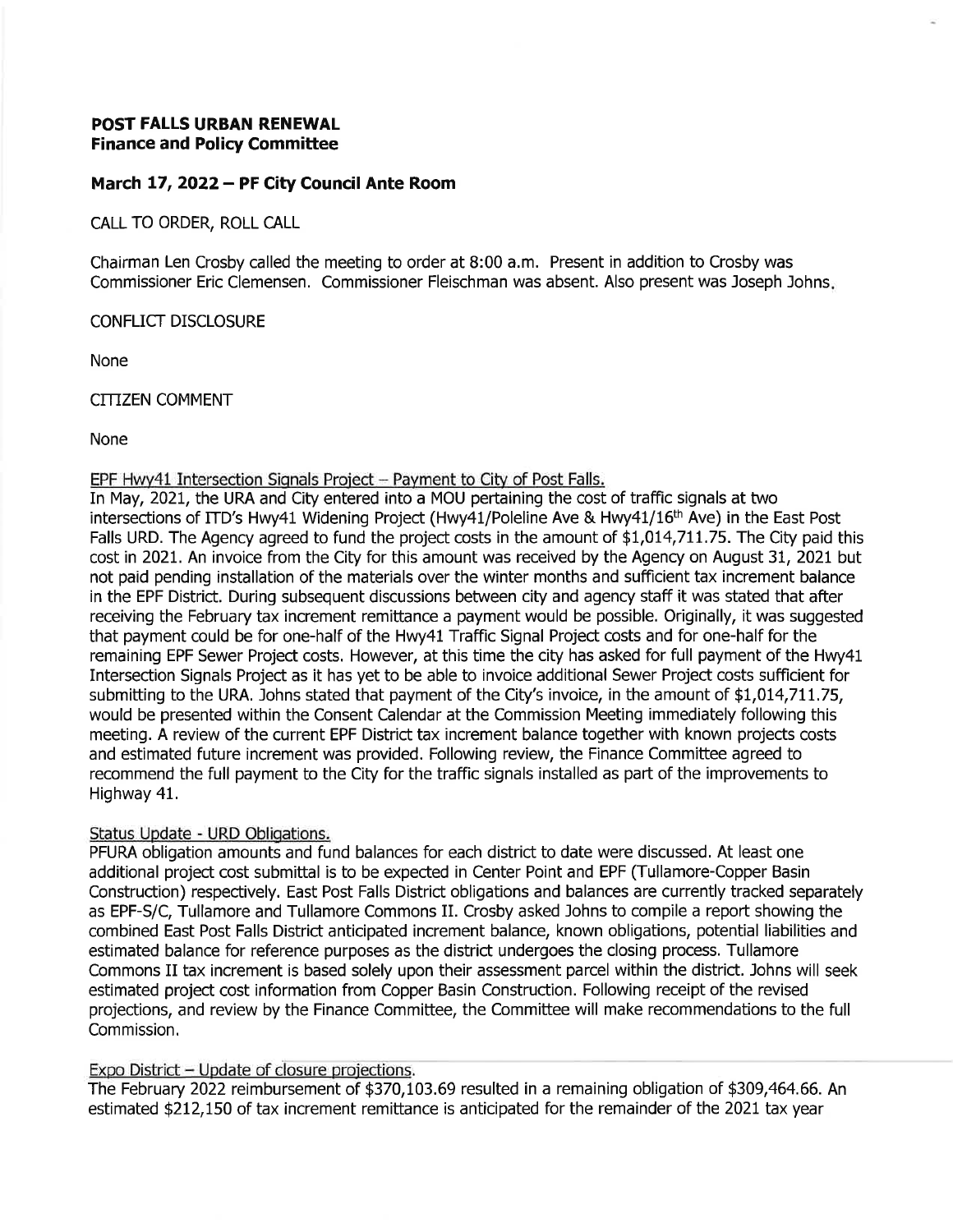(final) for the district. Johns stated as the Commission closes out this District, it appears that there will be no remaining tax increment balance in the Expo District for rebate to underlying taxing entities. This is unique, because in all prior District closings, there have been tax increment accruing to the District in excess of commitments and obligations, which was rebated to the each of the individual taxing entities. The Expo development, is still building out, and development was delayed by a number of factors, which resulted in fewer tax increment dollars than was initially anticipated. That does not impact the success of this urban renewal district. As the Expo development continues to build out, those additional tax dollars will go directly to and benefit each of the underlying taxing entities.

### Credit/Bank Card Acquisition

An application for a no annual cost bank card has been initiated with First Interstate Bank by the Executive Director for the purpose of office related expenses. Commission Chairman Baltzell has been in contact with First Interstate Bank in regards to setting an initial credit limit of \$1000. Crosby and Clemenson voiced support to complete the application process.

### Blank Check Stock Numbering.

Check numbers 4027 thru 4030 have been rendered unusable due to a printing error. These will be marked "Void" and retained on file in the office as directed by Crosby.

Meeting adjourned at 8:52 a.m.

Respectfully submitted,

Joseph Johns, Executive Director

Len Crosby, Chairman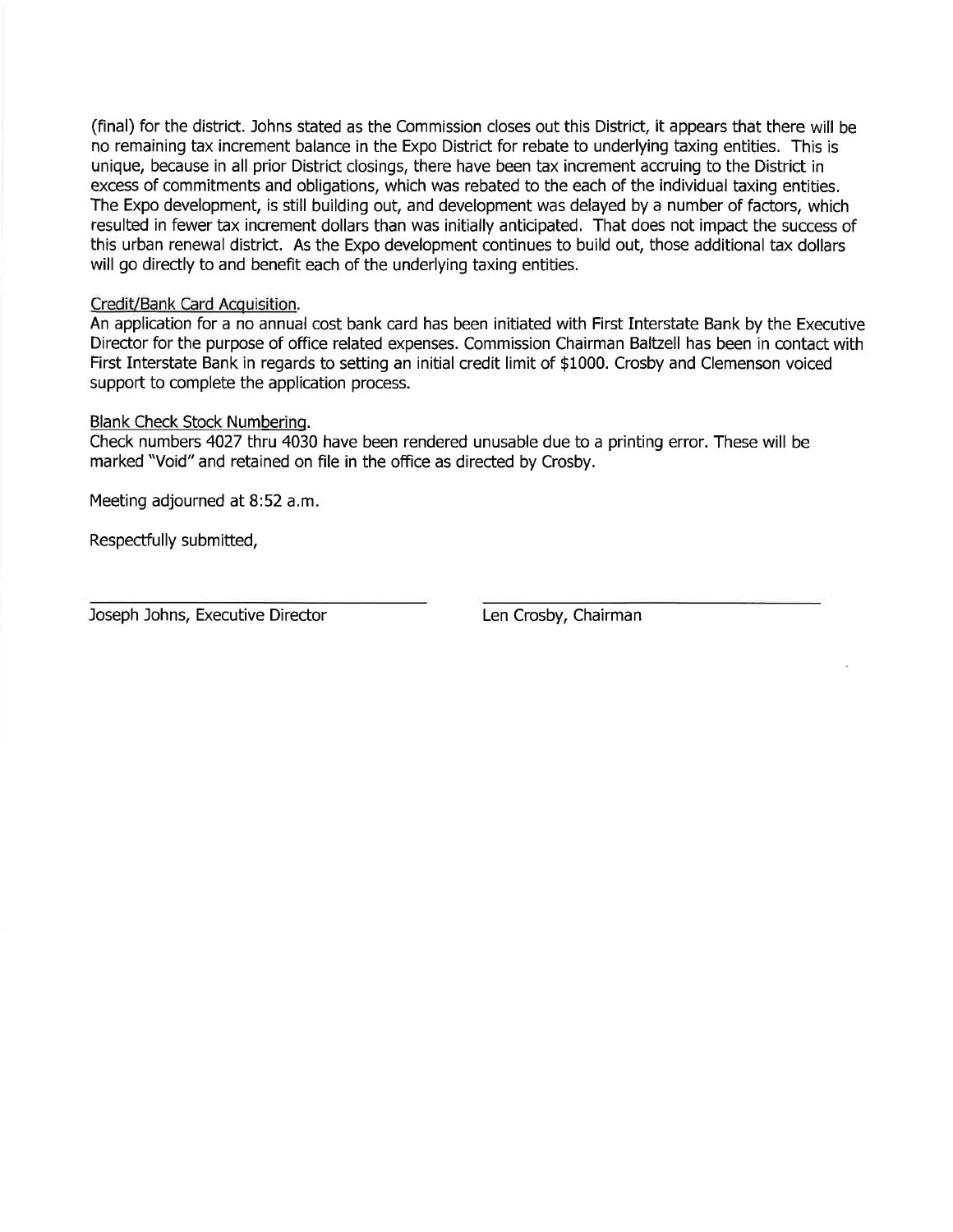### POST FALLS URBAN RENEWAL **Workshop Minutes**

### April 12, 2022 - Post Falls Chamber Building - Conference Room

CALL TO ORDER, ROLL CALL

Vice-Chair Jame' Davis called the meeting to order at 9:02 a.m. Executive Director Joseph Johns called the roll. Present in addition to Davis were Commissioners Christi Fleischman, Collin Coles, Melissa Hjeltness, Len Crosby and Eric Clemensen. Commissioner Jerry Baltzell had an excused absence. Also, in attendance was Pete Bredeson.

**CONFLICT DISCLOSURE** 

None

**CITIZEN COMMENT** 

None

### Agency Policy - Proponent Borrowing Cost Reimbursement

Executive Director Johns provided brief introduction of the subject including a memo authored by Crosby. The memo provides an overview of the agency's prior actions and policy in regards to proponent borrowing cost reimbursement. Crosby stated that as a result of various discussions with Project Drive over the past eighteen months, during the creation of the Pleasant View District, Project Drive made project cost calculations based on the understanding that borrowing cost reimbursement was possible. Project Drive also considered seeking exempt property status from the County for a tenyear period. Receiving property tax exempt status on their development would impair the growth of tax increment funds available for infrastructure projects throughout the district. They were informed that receiving tax exempt status would put them behind any other proponent in the district seeking urban renewal assistance/reimbursement. Project Drive completed subsequent calculations and stated a need for financing cost reimbursement in lieu of seeking tax exempt status. Crosby then provided a brief historic overview of the agency's prior position on the subject, all of which is detailed in the subject memo's first two pages. Crosby stated the proposed policy included in the memo is realistic in terms of the current real estate environment together with the agency's desire to get the district going in order to generate increment to fund much needed infrastructure. Crosby recently attended a workshop on the subject of our local and regional economic conditions at which it was stated interest rates, housing prices and growth will all continue to increase over the next five to seven years. These economic circumstances make the consideration of this proposed policy very timely. The three main points of the proposed policy are: financing costs are limited to 75% of the hard construction costs for off-site infrastructure, interest rates may not exceed a spread of 1.5% in excess of the five-year Treasury rate in effect as of the first funding by the proponent/developers lending source (maximum 6%), and lastly, loan fees are limited to 1% of the amount financed. Clemensen asked for clarification of several terms. Upon further discussion it was decided that several definitions would be incorporated into the policy. Coles inquired about costs. Crosby responded that the estimated improvement costs to get the needed infrastructure northward on Pleasant View, north of Seltice Ave., are included in the district plan. Coles sought clarification of the financing costs. Crosby provided several estimates and clarified that any financed improvements must be completed within 5 years. Clemensen asked if a comparison between tax exempt status and financing cost reimbursement had been completed and what the process to reimburse financing costs would consist of. Crosby responded that Project Drive had performed the comparison but had not shared the specific results other than stating their preference for financing cost reimbursement. Any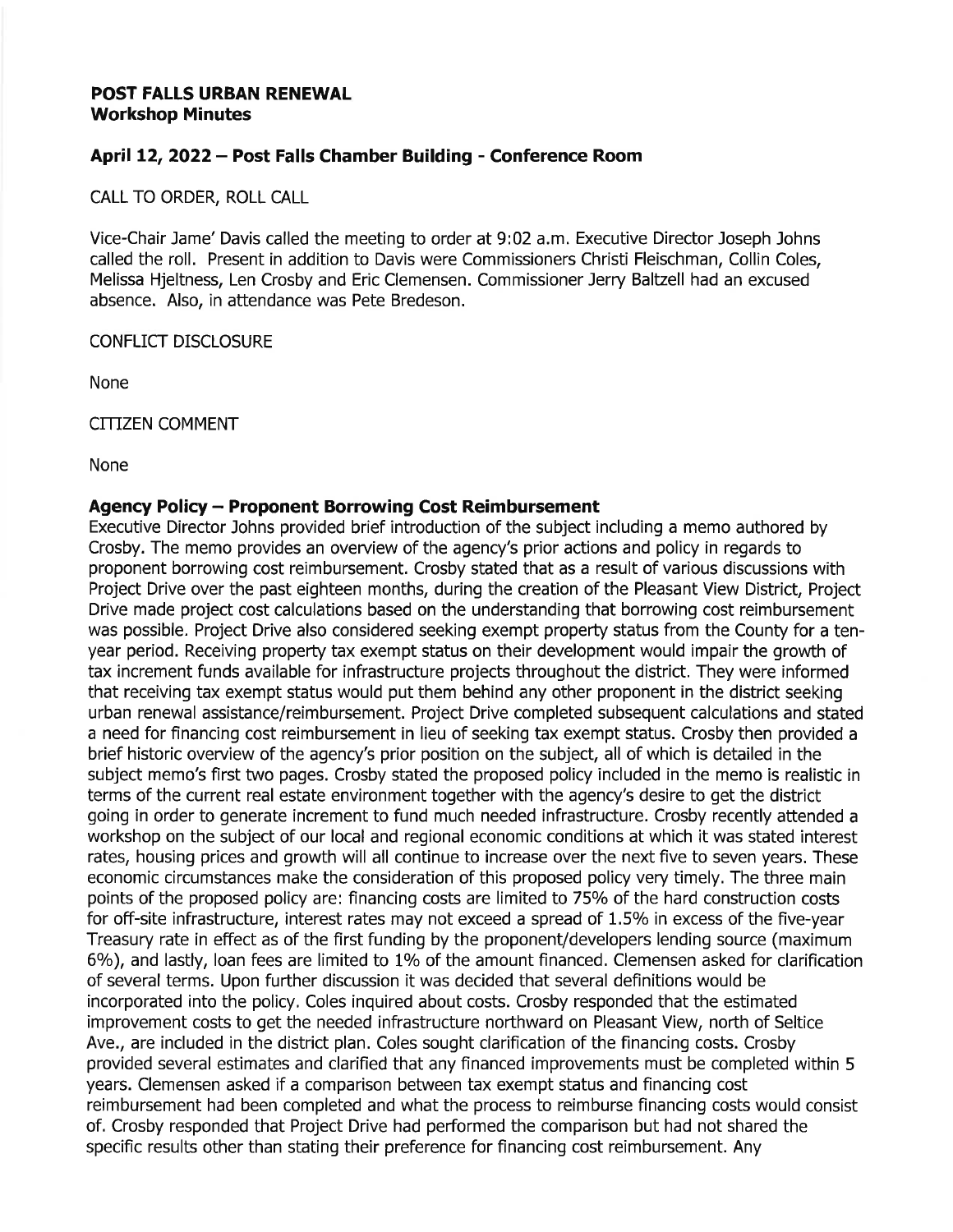reimbursement request, including financing costs, would follow the Agency's regular cost submittal/review process. Bredeson clarified that reimbursement would require an Order of Approval from the Commission which would define the prioritization of reimbursement based upon the Order of Approval date. Crosby stated that the availability of financing cost reimbursement would have to be extended to all other developer/proponents in the Downtown District, Post Falls Technology District and Pleasant View District. Clemensen requested the policy include several definitions to clarify terms that may be considered open for interpretation. Johns will provide definitions for inclusion into the policy. Coles stated this policy is much better than what was previously in place. Bredeson suggested adding the definitions and putting the draft into resolution form for consideration at the April 21, 2022, Commission Meeting. Davis clarified that no action was being taken in the current workshop but would be deferred to the upcoming commission meeting. Bredeson confirmed.

**Staff Report -** Johns reported the office received notification from Steve White (Copper Basin Construction) the final infrastructure projects in Tullamore (EPF) are complete. A generalized list of construction costs was been forwarded to Welch Comer. It has been determined that more detailed information is needed to perform a thorough cost reimbursement evaluation. A request for invoices, project plans and bid schedules has been made. In the Downtown District Steve Dewalt, Rob Brewster and Drew Kleman, (Press Architecture) are scheduled to visit the office this afternoon for an informal update of the Water Tower Loft project and pricing/cost data. The agency purchased a  $2^{nd}$ external portable hard-drive for integration into the nightly data backup process. This will allow for offsite data storage that can be used to restore systems and data.

**Commissioner Comments.** Crosby expressed appreciation for the efforts made to review the draft policy. Vice-Chair Davis thanked Crosby for his time and expertise in composing the draft policy. Clemensen stated his appreciation for the positive manner in which commission carries out its responsibilities.

**Adjournment.** Davis asked for a motion to adjourn. Commissioner Crosby made a motion to adjourn, seconded by Coles. Motion carried. Meeting adjourned at 9:52 a.m.

Respectfully submitted,

Joseph Johns, Executive Director Jame' Davis, Vice-Chair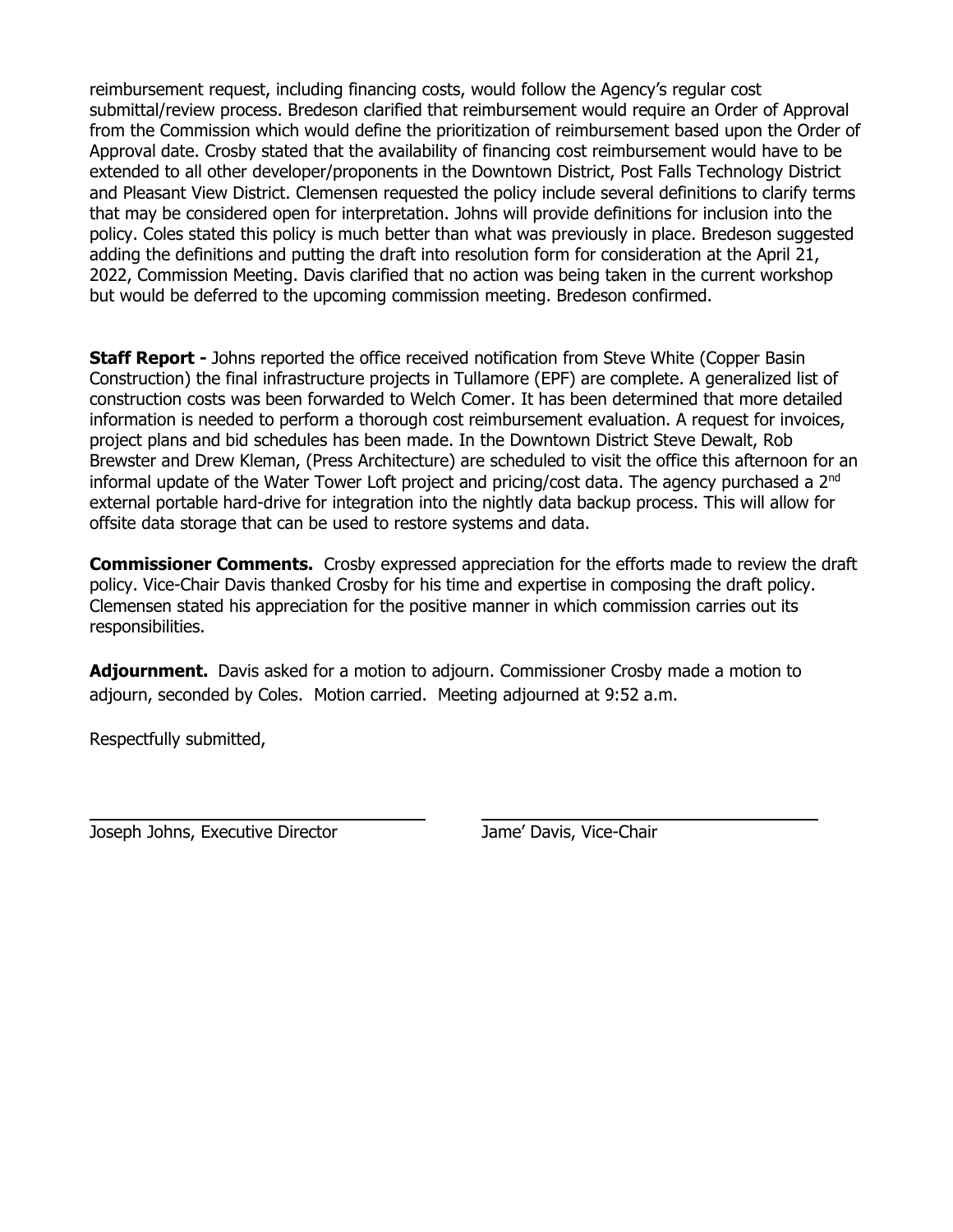# Post Falls Urban Renewal Agency - In-House Unpaid Bills Detail<br>As of April 21, 2022

| Type                                                   | Date       | <b>Num</b>  | Due Date   | Aging | <b>Open Balance</b> |
|--------------------------------------------------------|------------|-------------|------------|-------|---------------------|
| <b>Bredeson Law Group</b><br>Bill                      | 04/21/2022 | 1026        | 05/21/2022 |       | 800.00              |
| <b>Total Bredeson Law Group</b>                        |            |             |            |       | 800.00              |
| $\ast$<br><b>Canon Solutions America, Inc.</b><br>Bill | 04/21/2022 | 60000224182 | 05/21/2022 |       | 4.60                |
| Total Canon Solutions America, Inc.                    |            |             |            |       | 4.60                |
| Coeur d'Alene Press<br>Bill                            | 04/21/2022 | 9887-MAR22  | 05/21/2022 |       | 27.01               |
| <b>Total Coeur d'Alene Press</b>                       |            |             |            |       | 27.01               |
| Joseph Johns<br>Bill                                   | 04/21/2022 | April 2022  | 05/06/2022 |       | 27.93               |
| Total Joseph Johns                                     |            |             |            |       | 27.93               |
| <b>Post Falls Chamber</b><br>Bill                      | 04/21/2022 | 65965       | 05/21/2022 |       | 300.00              |
| <b>Total Post Falls Chamber</b>                        |            |             |            |       | 300.00              |
| <b>TOTAL</b>                                           |            |             |            |       | 1,159.54            |

 $\mathcal{L}_{\text{max}}$  .

\* ADDITIONAL BILL RECEIVED

PAYROL 5,182.23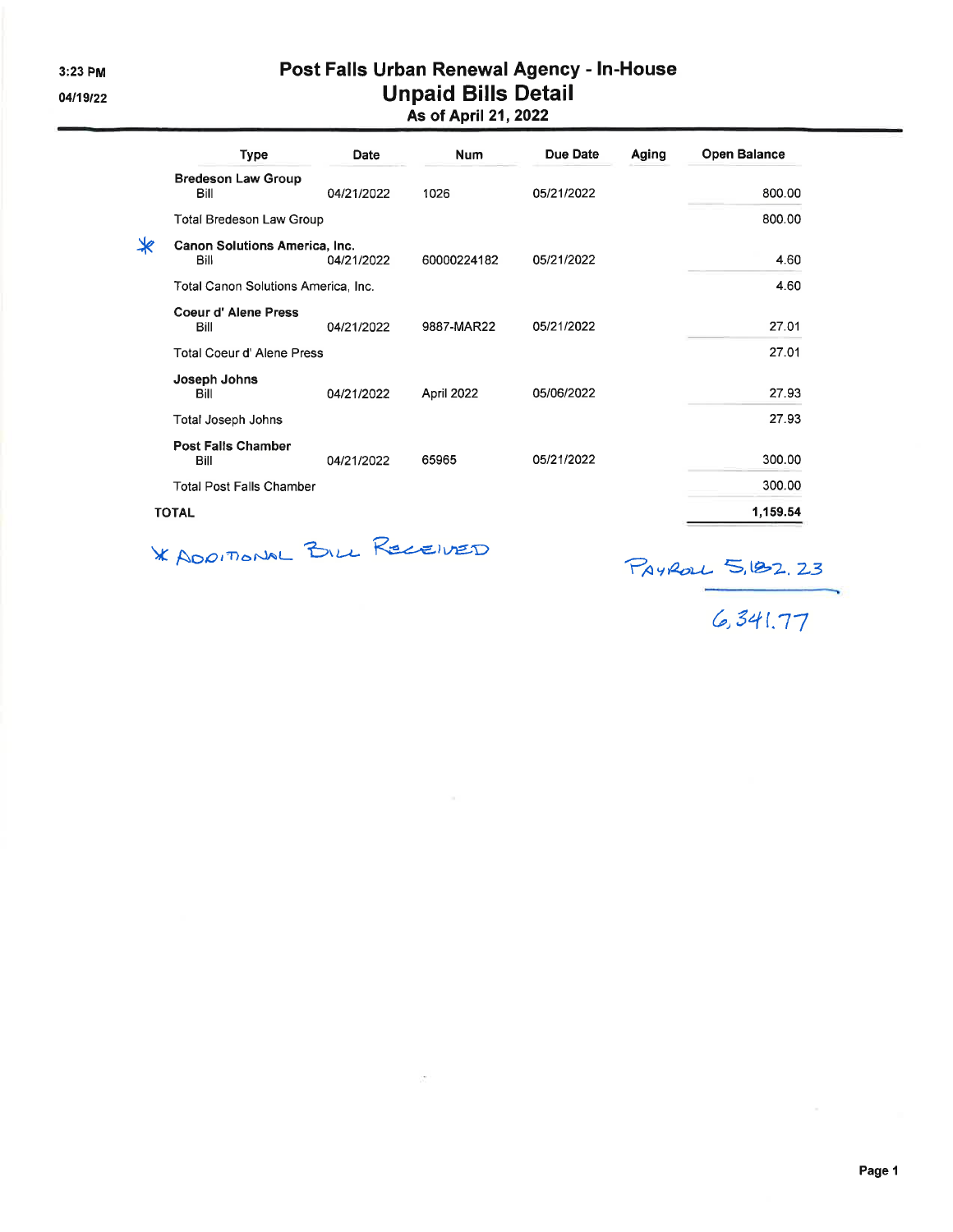# **Bank Activity Report**

# **March 2022**

| <b>Cash Section</b>            |               |                |                    |
|--------------------------------|---------------|----------------|--------------------|
| Checking: First Interstate     |               |                |                    |
| <b>Beginning Balance</b>       |               |                | \$<br>10,655.97    |
| <b>Deposits</b>                |               | 1,047,318.65   |                    |
| Withdrawals                    | $\frac{4}{9}$ | (1,047,167.43) |                    |
| <b>Ending Balance</b>          |               |                | \$<br>10,807.19    |
| <b>Outstanding Checks</b>      | \$            | (1,288.82)     |                    |
| <b>Account Balance</b>         |               |                | \$<br>9,518.37     |
| Idaho Central CU - Savings     |               |                |                    |
| <b>Beginning Balance</b>       |               |                | \$<br>25.00        |
| <b>Interest</b>                |               |                |                    |
| <b>Ending Balance</b>          |               |                | \$<br>25.00        |
| <b>Investment Section</b>      |               |                |                    |
| LGIP General Fund 1829         |               |                |                    |
| <b>Beginning Balance</b>       |               |                | \$<br>905,429.31   |
| Contributions                  |               | 683.00         |                    |
| Withdrawals                    | \$<br>\$      | (6, 142.02)    |                    |
| <b>Ending Balance</b>          |               |                | \$<br>899,970.29   |
| <b>Outstanding Transfer</b>    | \$            |                |                    |
| <b>Account Balance</b>         |               |                | \$<br>899,970.29   |
| LGIP Capital Improvements 1910 |               |                |                    |
| <b>Beginning Balance</b>       |               |                | \$<br>2,982,707.85 |
| Contributions                  | \$            | 27,008.84      |                    |
| Withdrawals                    | \$            | (1,015,256.93) |                    |
| <b>Ending Balance</b>          |               |                | \$<br>1,994,459.76 |
| <b>Outstanding Transfer</b>    | \$            |                |                    |
| <b>Account Balance</b>         |               |                | \$<br>1,994,459.76 |

**Total Funds All Accounts:** 

 $$2,903,973.42$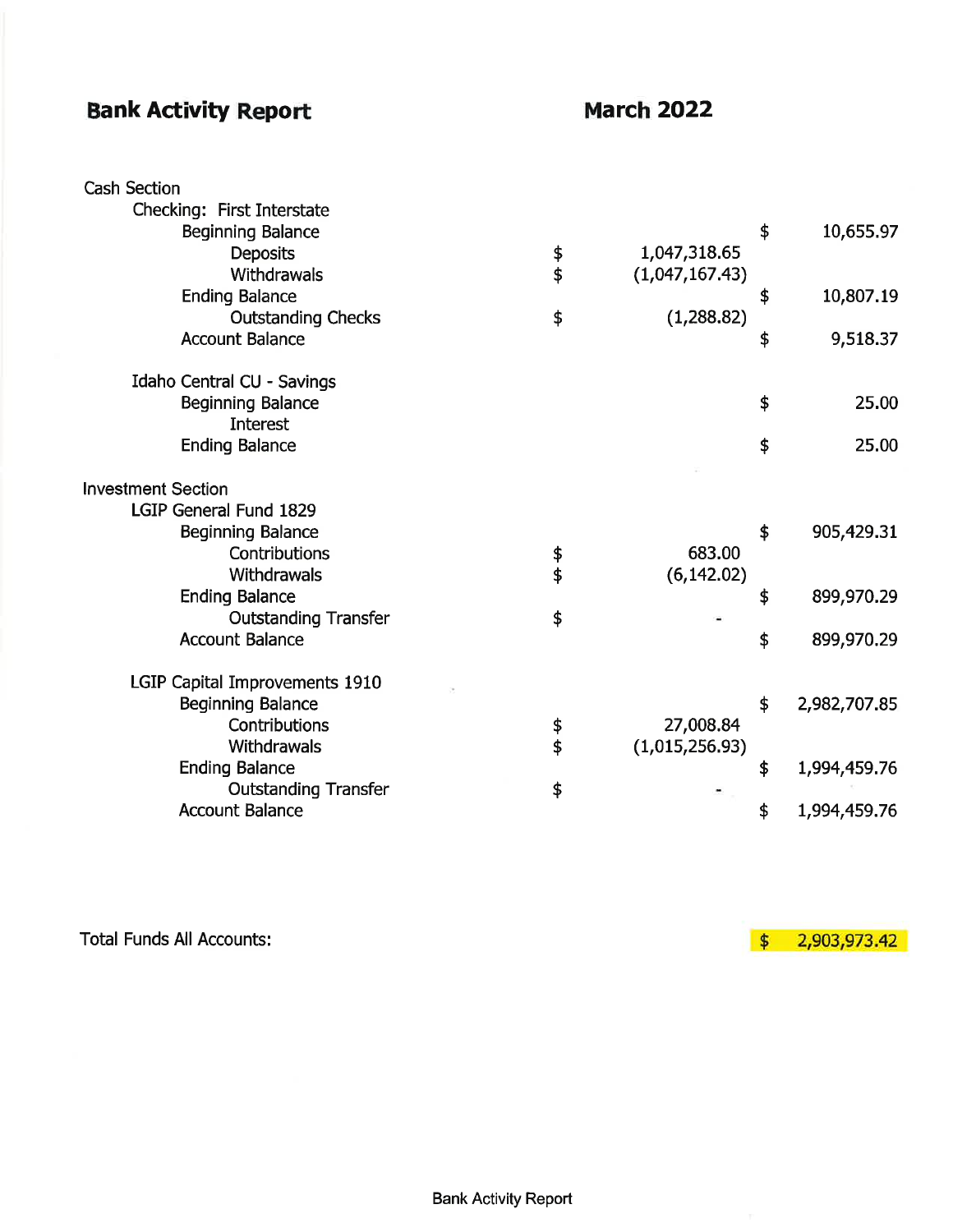### March

Interest

|       | State Pool - LGIP 1910 |  |
|-------|------------------------|--|
| Total |                        |  |

| 487.48 |
|--------|
| 487.48 |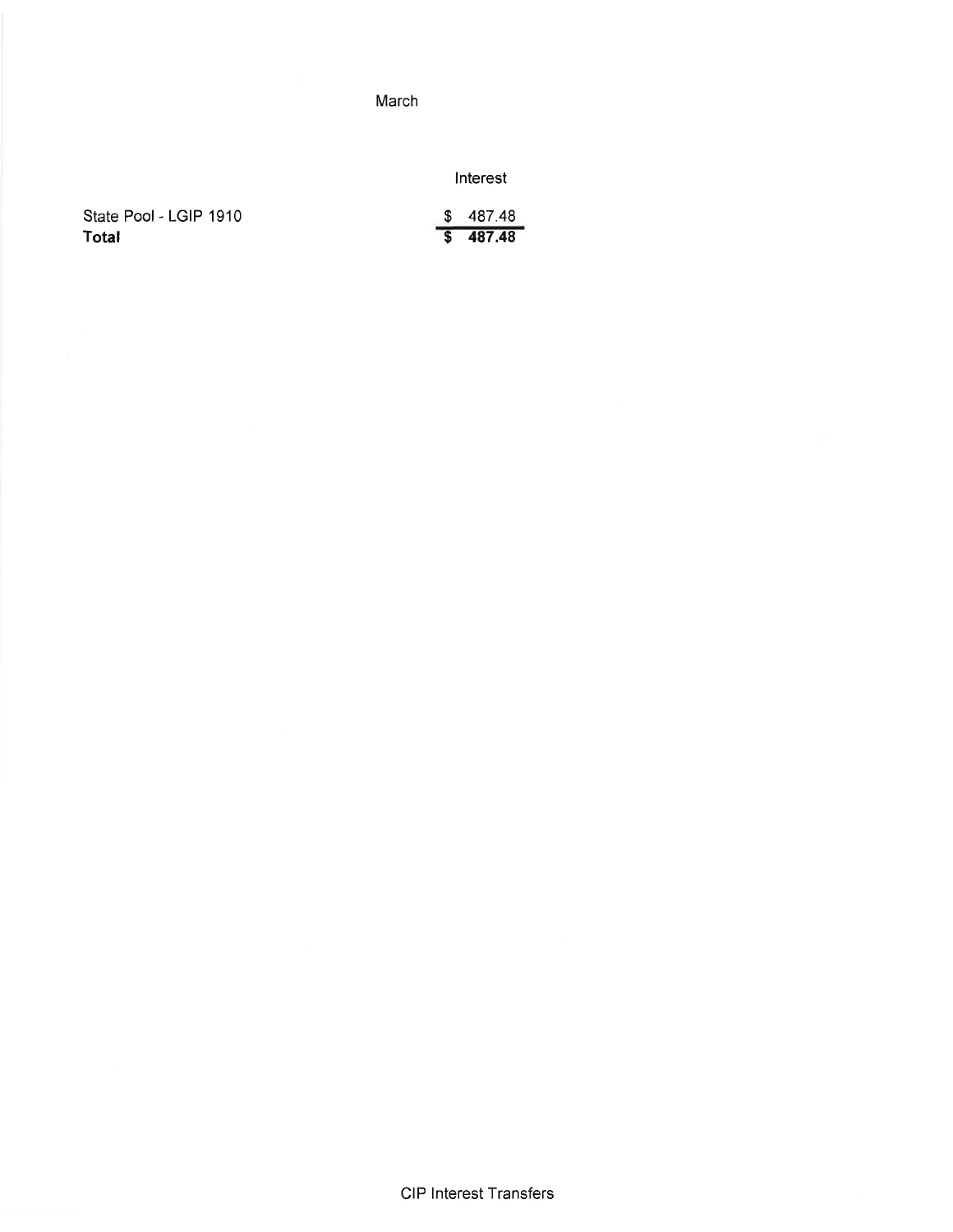04/11/22 **Accrual Basis** 

### Post Falls Urban Renewal Agency - In-House **Balance Sheet** As of March 31, 2022

|                                        | Mar 31, 22   |
|----------------------------------------|--------------|
| <b>ASSETS</b>                          |              |
| <b>Current Assets</b>                  |              |
| Checking/Savings                       |              |
| First Interstate Bank- Checking        | 9,518.37     |
| LGIP1829-General Fund                  | 899,970.29   |
| <b>LGIP1910-Capital Improvements</b>   | 1,994,459.76 |
| Savings - Idaho Central CU             | 25.00        |
| <b>Total Checking/Savings</b>          | 2,903,973.42 |
| <b>Other Current Assets</b>            |              |
| <b>Accounts Receivable - Taxes</b>     | 152,767.00   |
| <b>FMV - State Investment Pool</b>     | 9,947.00     |
| <b>Interest Receivable</b>             | 3,000.00     |
| <b>Prepaid Insurance</b>               | 2,641.00     |
| <b>Total Other Current Assets</b>      | 168,355.00   |
| <b>Total Current Assets</b>            | 3,072,328,42 |
| <b>TOTAL ASSETS</b>                    | 3,072,328.42 |
| <b>LIABILITIES &amp; EQUITY</b>        |              |
| Liabilities                            |              |
| <b>Current Liabilities</b>             |              |
| <b>Other Current Liabilities</b>       |              |
| <b>Accrued Expenses</b>                | 101,471,00   |
| <b>Accrued Vacation Pavable</b>        | 693.92       |
| <b>Deferred Increment Revenue</b>      | 143,883.00   |
| <b>Payroll Liabilities</b>             | 1.748.59     |
| <b>Total Other Current Liabilities</b> | 247,796.51   |
| <b>Total Current Liabilities</b>       | 247,796.51   |
| <b>Total Liabilities</b>               | 247,796.51   |
| Equity                                 |              |
| <b>Assigned Fund Balance</b>           | 2,630,810.00 |
| <b>Committed Fund Balance</b>          | 374,525.00   |
| <b>Fund Balance - General Fund</b>     | $-89,609.00$ |
| <b>Nonspendable Fund Balance</b>       | 2,641.00     |
| <b>Restricted Fund Balance</b>         | 236,901.00   |
| <b>Unrestricted Net Assets</b>         | 0.34         |
| Net Income                             | -330,736.43  |
| <b>Total Equity</b>                    | 2,824,531.91 |
| TOTAL LIABILITIES & EQUITY             | 3,072,328.42 |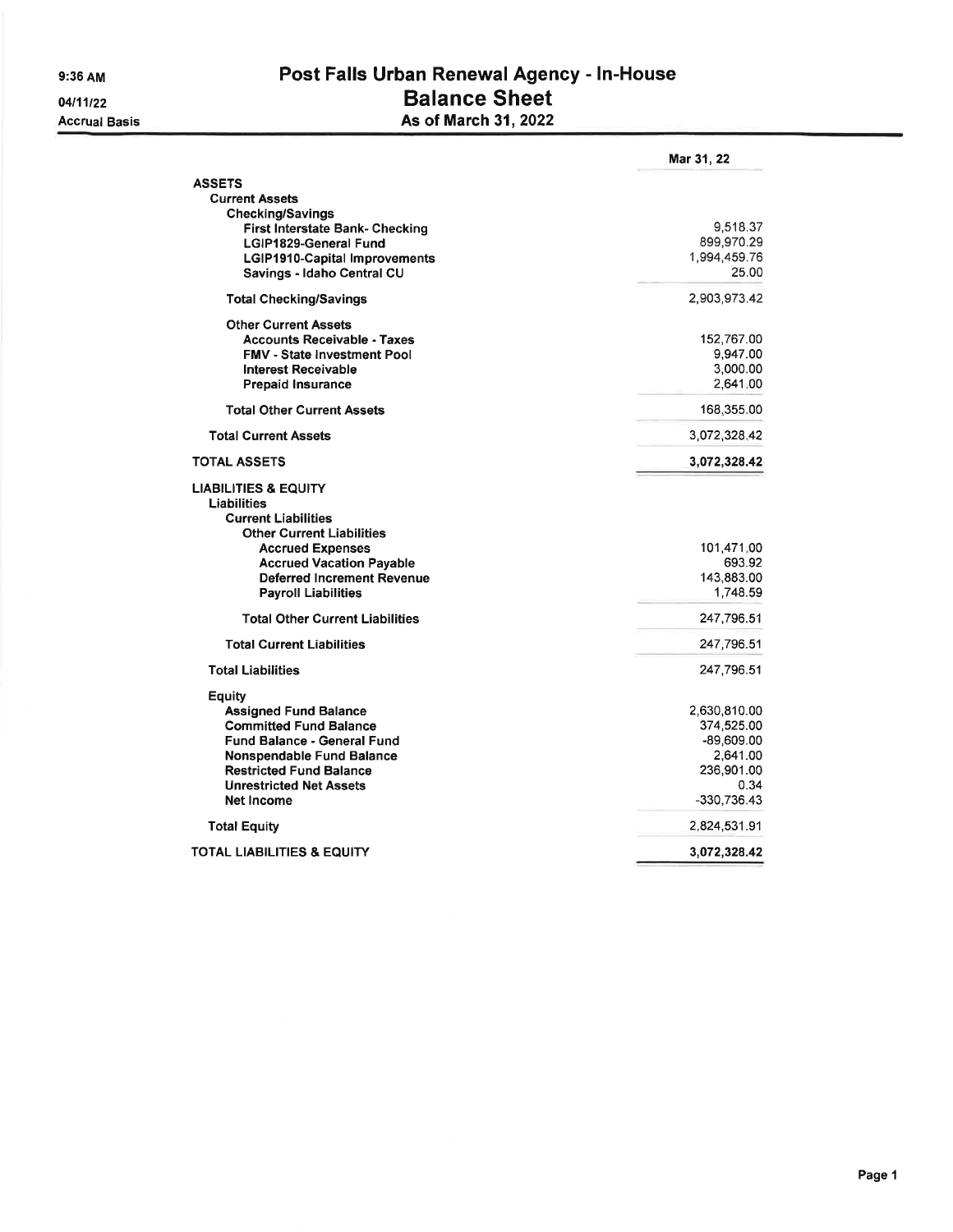9:39 AM

# Post Falls Urban Renewal Agency - In-House<br>Profit & Loss

04/11/22 **Accrual Basis** 

|  |  | ′ΓΟΠΙ & LOS |  |  |  |
|--|--|-------------|--|--|--|
|  |  | Baill anna  |  |  |  |

### **March 2022**

|                                                                                                                                                                                | <b>Mar 22</b>                                              | Oct '21 - Mar 22                                                        |
|--------------------------------------------------------------------------------------------------------------------------------------------------------------------------------|------------------------------------------------------------|-------------------------------------------------------------------------|
| <b>Ordinary Income/Expense</b>                                                                                                                                                 |                                                            |                                                                         |
| Income<br>Interest                                                                                                                                                             | 684.22                                                     | 2,512.57                                                                |
| <b>Center Point District</b>                                                                                                                                                   | 20,360.51                                                  | 477,759.24                                                              |
| <b>East Post Falls District</b>                                                                                                                                                | 0.00                                                       | 2,279,319.18                                                            |
| <b>Expo District</b>                                                                                                                                                           | 5,391.88                                                   | 373,011.89                                                              |
| <b>Post Falls Technology District</b>                                                                                                                                          | 711.27                                                     | 116,376.78                                                              |
| <b>Total Income</b>                                                                                                                                                            | 27.147.88                                                  | 3,248,979.66                                                            |
| <b>Gross Profit</b>                                                                                                                                                            | 27,147.88                                                  | 3,248,979.66                                                            |
| <b>Expense</b><br><b>Advertising &amp; Legal Notices</b><br><b>Audit</b><br><b>Bank Charges</b><br><b>District Payments</b>                                                    | 0.00<br>0.00<br>0.00<br>1,014,711.75                       | 35.65<br>7,475.00<br>0.00<br>3,500,567.92                               |
| <b>Dues &amp; Memberships</b><br><b>Engineering Services</b><br>Insurance<br><b>Legal Fees</b><br><b>Meetings</b><br><b>Other Contract Services</b><br><b>Payroll Expenses</b> | 0.00<br>0.00<br>0.00<br>925.00<br>0.00<br>0.00<br>5,171.04 | 500.00<br>3,200.00<br>220.00<br>7,375.00<br>51.06<br>55.00<br>48,835.56 |
| Postage, Mailing Service<br><b>Printing and Copying</b><br>Rent<br><b>Telephone, Telecommunications</b><br><b>Uncategorized Expenses</b><br>Website Design, Hosting & Maint    | 0.00<br>6.82<br>0.00<br>27.97<br>0.00<br>0.00              | 58.00<br>117.00<br>7,990.00<br>154.78<br>3,000.00<br>81.12              |
| <b>Total Expense</b>                                                                                                                                                           | 1,020,842.58                                               | 3,579,716.09                                                            |
| <b>Net Ordinary Income</b>                                                                                                                                                     | -993,694.70                                                | $-330,736.43$                                                           |
| Net Income                                                                                                                                                                     | -993,694.70                                                | $-330,736.43$                                                           |
|                                                                                                                                                                                |                                                            |                                                                         |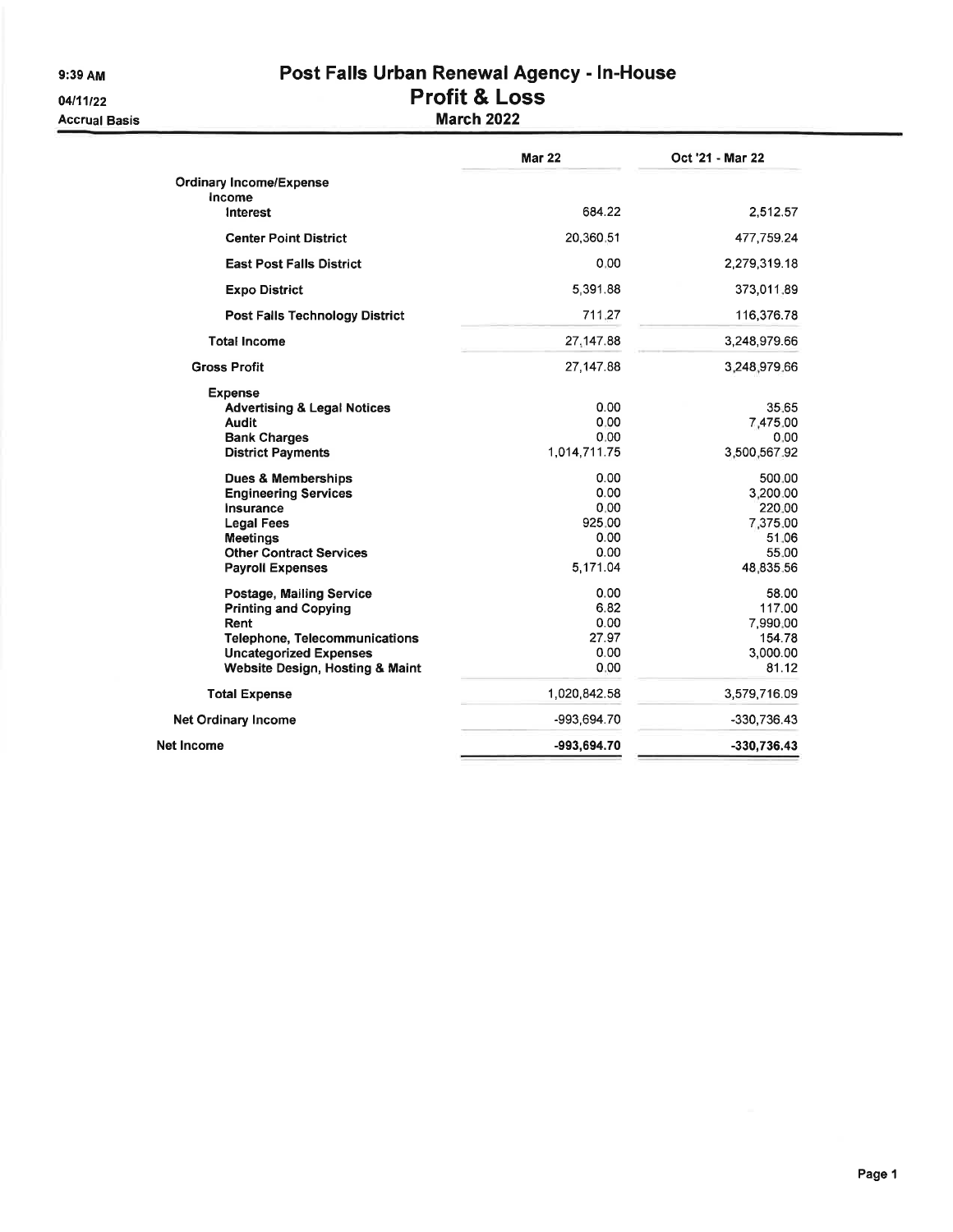|  | <b>Fund Reconciliation:</b> |
|--|-----------------------------|
|--|-----------------------------|

### $\pmb{\mathsf{QB}}$

| First Interstate - Checking     | GF         | \$                    | 9,518.37     |                |
|---------------------------------|------------|-----------------------|--------------|----------------|
| LGIP - 1829                     | <b>GF</b>  | \$                    | 899,970.29   |                |
| LGIP - 1910                     | <b>CIP</b> | \$                    | 1,994,459.76 |                |
| Savings - Idaho Central CU      | GF         | \$                    | 25.00        |                |
| Total                           |            |                       |              | 2,903,973.42   |
|                                 |            |                       |              |                |
| <b>FUNDS</b>                    |            |                       |              |                |
| <b>General Fund</b>             | <b>GF</b>  | \$                    | 909,513.66   |                |
| Capital Improvement Fund        | <b>CIP</b> | \$                    | 1,994,459.76 |                |
| <b>Total</b>                    |            |                       |              | \$2,903,973.42 |
|                                 |            |                       |              |                |
|                                 |            |                       |              |                |
| C.I. Fund Allocation:           |            |                       |              |                |
| PF Technology                   |            | \$                    | 275,952.51   |                |
| <b>CP-The Pointe</b>            |            | \$                    | 508,316.21   |                |
| <b>CP-Pointe Apartments</b>     |            | \$                    | 133,282.79   |                |
| Expo                            |            | \$                    | 5,391.88     |                |
| EPF-Tullamore                   |            |                       |              |                |
| <b>EPF-Tullamore Commons II</b> |            | \$<br>\$              |              |                |
| EPF-S/Ctr                       |            | \$<br>$\overline{\$}$ | 1,071,516.37 |                |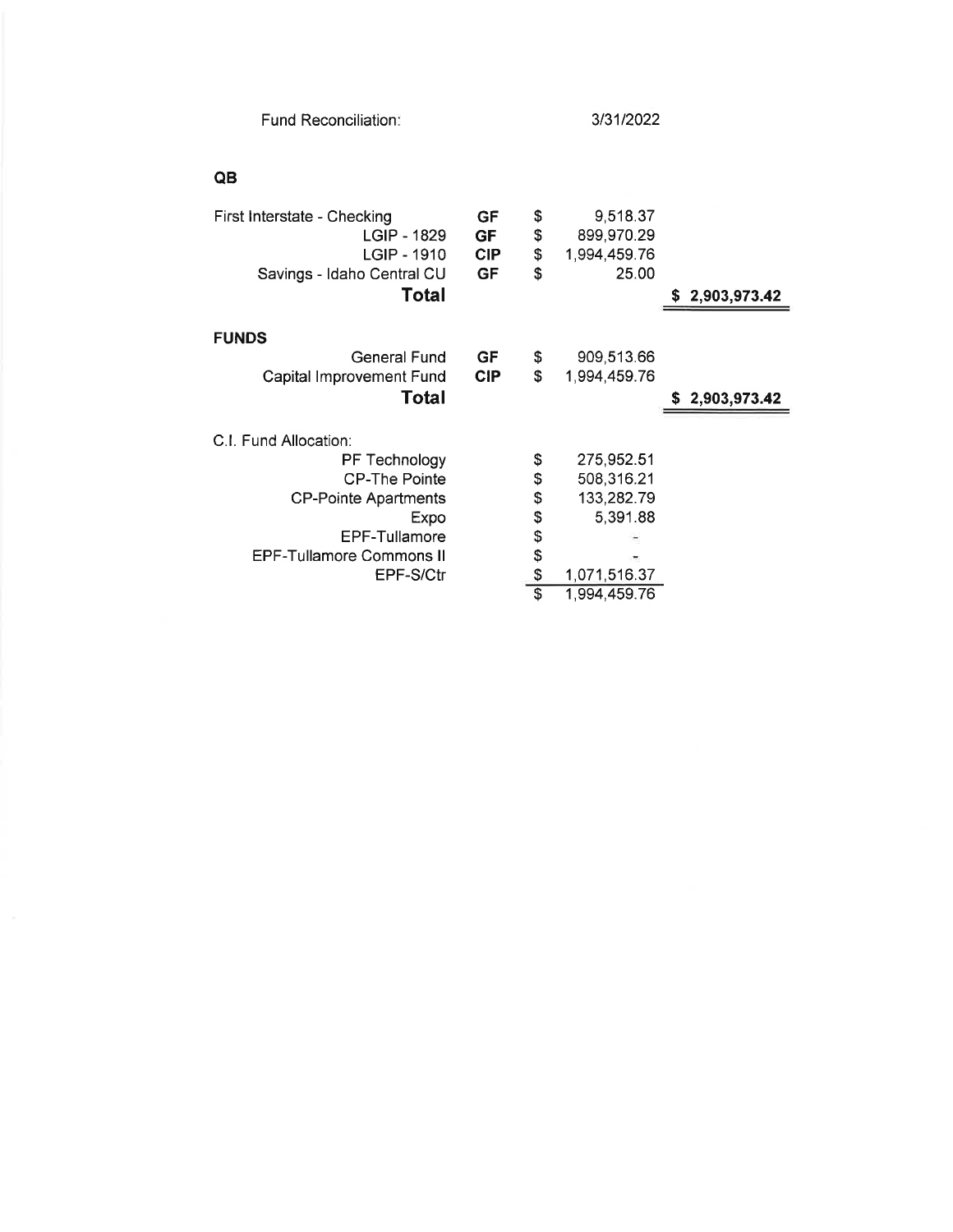### Post Falls Urban Renewal Agency

### Increment Received District Obligation Balance

|                            |                                                        |                         | <b>Center Point</b>        | Pointe            | <b>East Post Falls</b>                      |                                        |                          |                                         |                                                  |
|----------------------------|--------------------------------------------------------|-------------------------|----------------------------|-------------------|---------------------------------------------|----------------------------------------|--------------------------|-----------------------------------------|--------------------------------------------------|
|                            |                                                        | <b>Technology Dist.</b> | <b>The Pointe</b>          | <b>Apartments</b> | <b>South/Central</b>                        | <b>North-Tullamore</b>                 | <b>Commons II</b>        | <b>Expo</b>                             | <b>Total</b>                                     |
|                            | <b>Termination Date</b>                                | 2038                    | 2022                       | 2022              | 2022                                        | 2022                                   | 2022                     | 2021                                    |                                                  |
|                            | Sep-21                                                 | 1072.65                 |                            | ۰                 | 373.19                                      | 2,737.02                               | $\overline{\phantom{a}}$ | 2,483.68                                | 6,666.54                                         |
|                            | Oct-21                                                 | 969.65                  | ۰                          | ٠                 |                                             | $\sim$                                 | Ξ                        | 4,202.95                                | 5,172.60                                         |
|                            | <b>Nov-21</b>                                          |                         | $\overline{\phantom{a}}$   | ٠                 | 9,367.30                                    | ÷                                      | $\star$                  | i er                                    | 9,367.30                                         |
|                            | Dec-21                                                 | 2,141.49                | 74,284.95                  |                   | 48,459.05                                   | ÷                                      | Щ                        | 6,846.52                                | 131,732.01                                       |
|                            | Jan-22                                                 | 108,701.47              | 356,831.16                 | 25,598.85         | 1,464,847.57                                | 704,433.96                             | 8,811.38                 | 319,532.11                              | 2,988,756.50                                     |
| Payment                    | Feb-22                                                 | 3,852.90                | 683.77                     | Ξ                 | 38,173.16                                   | 5,226.76                               | $\sim$                   | 37,038.43                               | 84,975.02                                        |
|                            | <b>Mar-22</b>                                          | 711.27                  | 20,360.51                  |                   |                                             | Ξ                                      | 星                        | 5,391.88                                | 26,463.66                                        |
|                            | Apr-22                                                 |                         |                            |                   |                                             |                                        |                          |                                         |                                                  |
|                            | May-22                                                 |                         |                            |                   |                                             |                                        |                          |                                         |                                                  |
|                            | $Jun-22$                                               |                         |                            |                   |                                             |                                        |                          |                                         |                                                  |
|                            | $Jul-22$                                               |                         |                            |                   |                                             |                                        |                          |                                         |                                                  |
|                            | Aug-22                                                 |                         |                            |                   |                                             |                                        |                          |                                         |                                                  |
|                            | Sep-22                                                 |                         |                            |                   |                                             |                                        |                          |                                         |                                                  |
| <b>Total YTD</b>           |                                                        | 117,449.43              | 452,160.39                 | 25,598.85         | 1,561,220.27                                | 712,397.74                             | 8,811.38                 | 375,495.57                              | 3,253,133.63                                     |
| <b>Approved Obligation</b> | Obligation Balance @ 12/31/21<br>Carry over @ 12/31/21 | 162,686.87              | 8,138,574.84<br>130,440.77 | 107,683.94        | 25,527,735.00<br>3,918,921.23<br>583,207.39 | 6,498,959.82<br>786,802.00<br>2,737.02 | 325,000.00<br>149,834.83 | 4,690,883.13<br>679,568.35<br>13,533.15 | 45, 181, 152. 79<br>5,535,126.41<br>1,000,289.14 |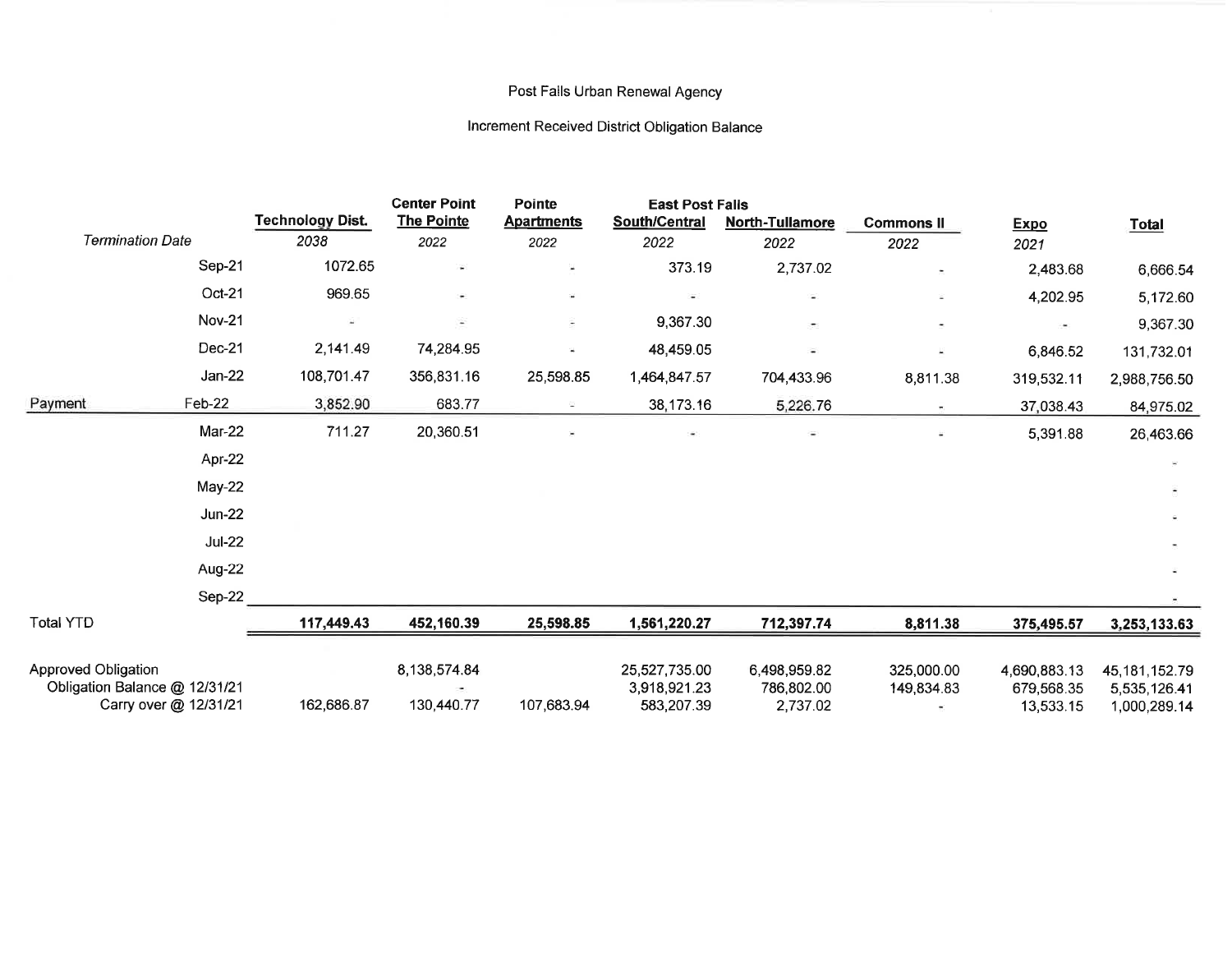### 10:25 AM 04/11/22 **Accrual Basis**

## Post Falls Urban Renewal Agency - In-House Profit & Loss Budget vs. Actual

October 2021 through March 2022

|                                          | <b>6 Month Actual</b> | 6 Month Budget | \$ Under Budget | % of Budget | 2021-22 Total<br><b>Budget</b> | <b>Balance</b> |
|------------------------------------------|-----------------------|----------------|-----------------|-------------|--------------------------------|----------------|
| <b>Expense</b>                           |                       |                |                 |             |                                |                |
| <b>Advertising &amp; Legal Notices</b>   | 35.65                 | 350.00         | $-314.35$       | 10.19%      | 900.00                         | 864.35         |
| <b>Audit</b>                             | 7,475.00              | 7,475.00       | 0.00            | 100.0%      | 7,475.00                       | 0.00           |
| <b>Computer Repair &amp; Maintenance</b> | 0.00                  | 325.00         | $-325.00$       | 0.0%        | 585.00                         | 585.00         |
| <b>Computer Software</b>                 | 0.00                  | 0.00           | 0.00            | 0.0%        | 275.00                         | 275.00         |
| <b>Dues &amp; Memberships</b>            | 500.00                | 500.00         | 0.00            | 100.0%      | 770.00                         | 270.00         |
| <b>Engineering Services</b>              | 3,200.00              | 3,200.00       | 0.00            | 100.0%      | 9,600.00                       | 6,400.00       |
| Insurance                                | 220.00                | 200.00         | 20.00           | 110.0%      | 2.841.00                       | 2,621.00       |
| <b>Legal Fees</b>                        | 7,375.00              | 12,500.00      | $-5,125.00$     | 59.0%       | 25,000.00                      | 17,625.00      |
| <b>Meetings</b>                          | 51.06                 | 120.00         | $-68.94$        | 42.55%      | 240.00                         | 188.94         |
| <b>Office Supplies</b>                   | 0.00                  | 300.00         | $-300.00$       | 0.0%        | 500.00                         | 500.00         |
| <b>Other Contract Services</b>           | 55.00                 | 100.00         | $-45.00$        | 55.0%       | 1,100.00                       | 1,045.00       |
| <b>Payroll Expenses</b>                  | 48,835.56             | 50,246.00      | $-1,410.44$     | 97.19%      | 83,247.00                      | 34,411.44      |
| <b>Postage, Mailing Service</b>          | 58.00                 | 5.00           | 53.00           | 1,160.0%    | 60.00                          | 2.00           |
| <b>Printing and Copying</b>              | 117.00                | 150.00         | $-33.00$        | 78.0%       | 300.00                         | 183.00         |
| Rent                                     | 7,990.00              | 7.740.00       | 250.00          | 103.23%     | 7,740.00                       | (250.00)       |
| <b>Telephone, Telecommunications</b>     | 154.78                | 90.00          | 64.78           | 171.98%     | 180.00                         | 25.22          |
| Website Design, Hosting & Maint          | 81.12                 | 7,100.00       | $-7.018.88$     | 1.14%       | 7,200.00                       | 7,118.88       |
| Contingency                              | 0.00                  | 2,500.00       | $-2,500.00$     | 0.0%        | 5,000.00                       | 5.000.00       |
| <b>Total Expense</b>                     | 76,148.17             | 92,551.00      | $-16,402.83$    | 82.28%      | 153,013.00                     | 76.864.83      |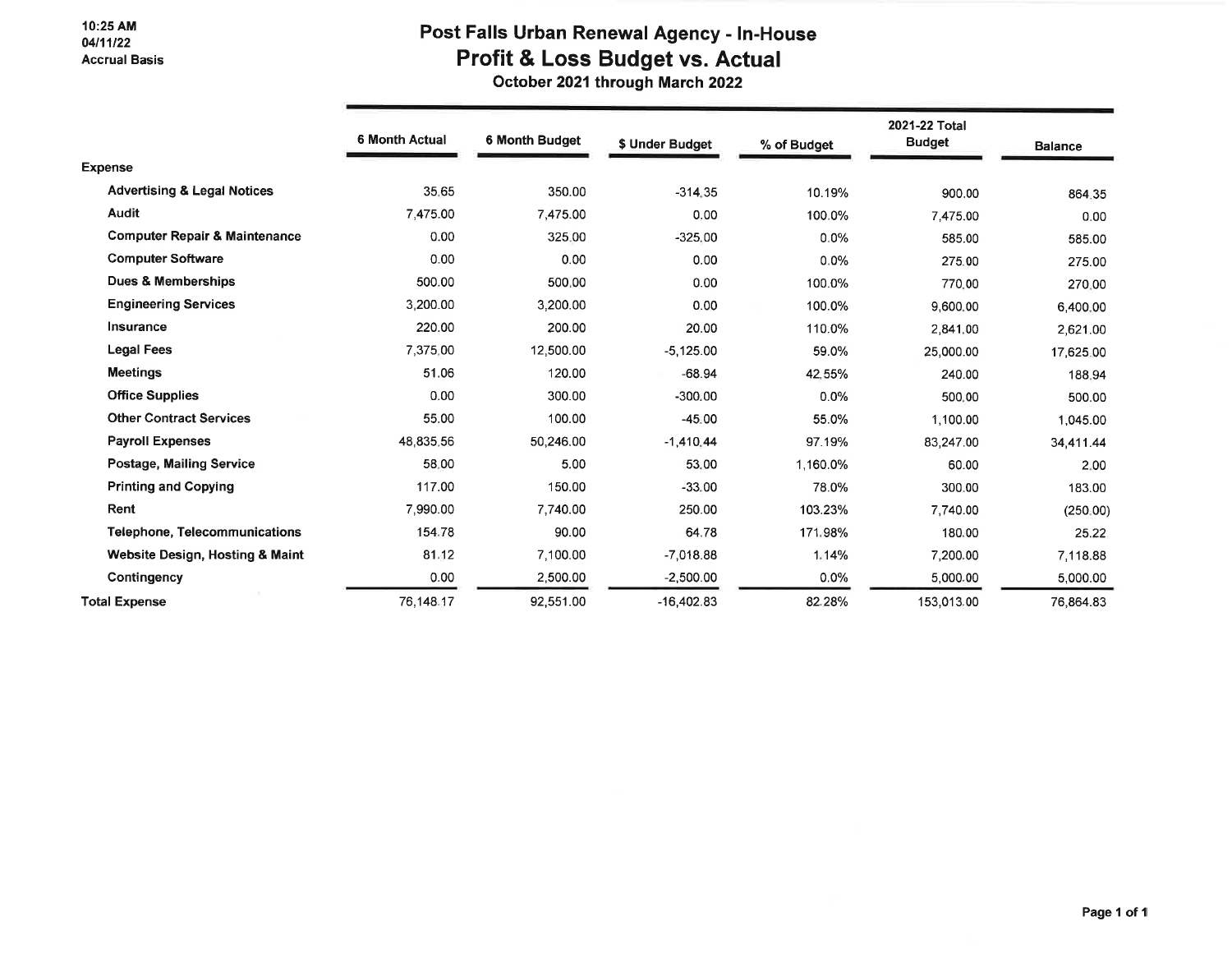### RESOLUTION NO. 2022-01

A RESOLUTION OF THE POST FALLS URBAN RENEWAL AGENCY, MAKING FINDINGS CONCERNING THE REMAINING PROJECT OBLIGATIONS AND ESTIMATED COSTS OF THE EXPO URBAN RENEWAL PLAN: ESTIMATING THE PROJECTED REVENUE FROM THE REVENUE ALLOCATION AREA AT TERMINATION OF THE PLAN PERIOD; RECOMMENDING TERMINATION OF SAID PLAN AND REVENUE ALLOCATION AREA; PROVIDING FOR SEVERABILITY, PREEMPTION AND PRECEDENCE; PROVIDING FOR THE REPEAL OF ALL CONFLICTING RESOLUTIONS AND PROVIDING FOR OTHER MATTERS PROPERLY RELATED THERETO.

WHEREAS, the Post Falls City Council (the City) by Ordinance No. 990 adopted on November 6, 2001 and by Ordinance No. 1011 adopted on November 5, 2002 approved the Expo Urban Renewal Plan (the Plan) as proposed by the Post Falls Urban Renewal Agency (the Agency), created the Expo Urban Renewal Plan Area (the Plan Area) and approved the Expo Revenue Allocation Area (the Revenue Allocation Area);

WHEREAS, pursuant to Idaho Code Section 50-2903(5), the Agency adopted a Revenue Allocation Plan Budget for the Plan and corresponding Resolution No. 2021-04 on September 16, 2021 showing that the anticipated Agency revenues from revenue allocation financing would be insufficient to cover all estimated expenses related to the Plan by its termination date of November 6, 2021; and

WHEREAS, pursuant to Idaho Code § 50-2905(7) the Agency shall receive allocation of revenues in the calendar year following the last year of the revenue allocation provision described in an urban renewal plan.

NOW THEREFORE, BE IT RESOLVED BY THE POST FALLS URBAN RENEWAL AGENCY **AS FOLLOWS:** 

Section 1. That the Agency makes the following findings:

a. That the remaining financial obligation of the Plan is \$309,464.66.

b. That the anticipated revenues from the property tax year 2021 levy upon the increment value within the Revenue Allocation Area will be insufficient to cover the remaining obligation of \$309,464.66.

c. That although the Revenue Allocation Area effectively terminated on November 6, 2021, the City should adopt an ordinance formally terminating the same.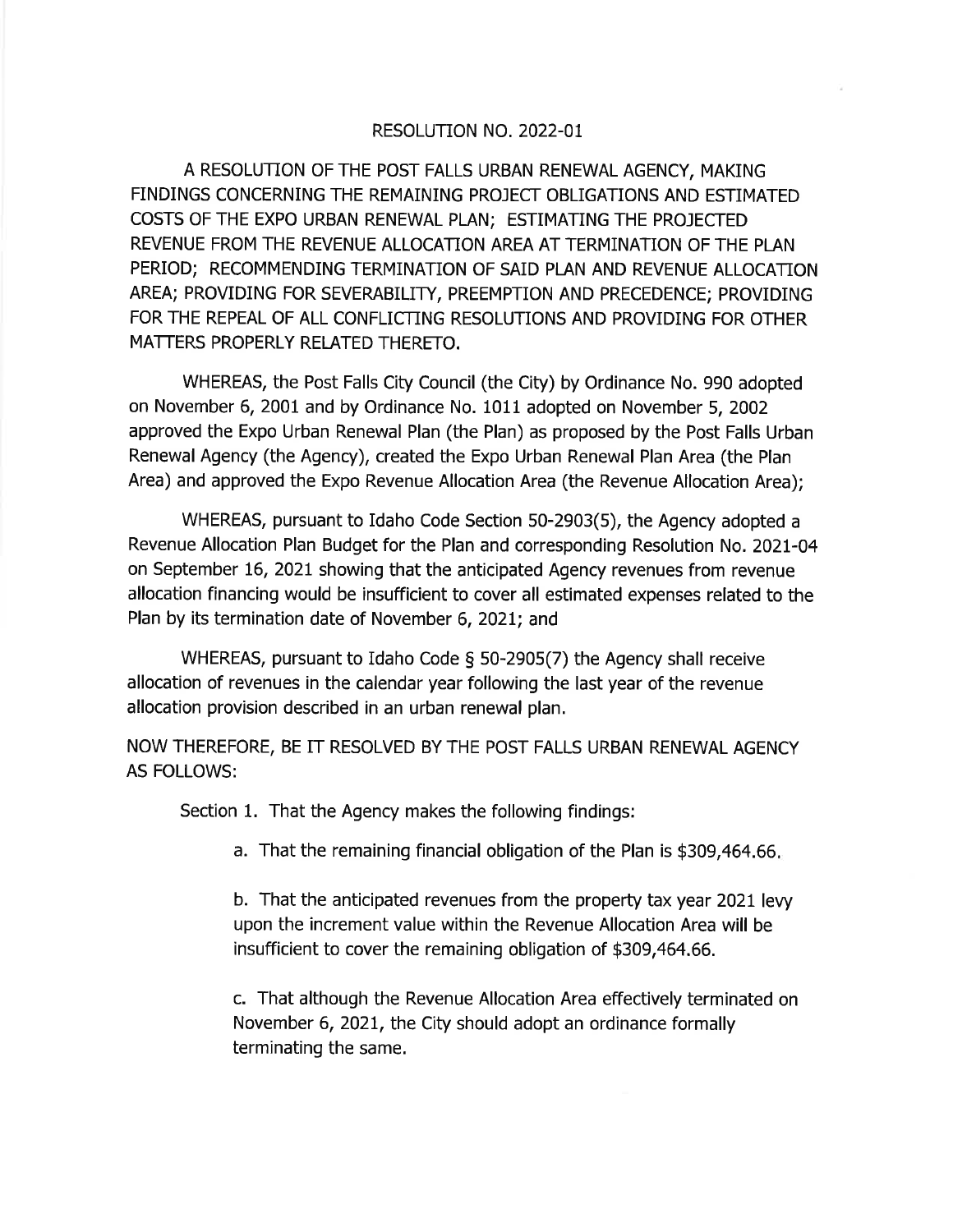Section 2. The Agency does hereby request that the City adopt an Ordinance terminating the Expo Revenue Allocation Area and Expo Urban Renewal Plan.

Section 3. This Resolution is hereby declared to be severable. Should any portion of this Resolution be declared invalid by a court of competent jurisdiction, the remaining provisions shall continue in full force and effect and shall be read to carry out the purposes of the Resolution before the declaration of partial invalidity. In the event that federal or state laws, rules or regulations preempt a provision or limit the enforceability of a provision of this Resolution, then the provision shall be read to be preempted to the extent and for the time required by law. In the event such federal or state law, rule or regulation is subsequently repealed, rescinded, amended or otherwise changed so that the provision hereof that had been preempted is no longer preempted, such provision shall thereupon return to full force and effect, and shall thereafter be binding without the requirement of further action by the Agency, and any amendments to this Resolution as a result of such provision being preempted shall no longer be of any force or effect with respect to that provision.

Section 4. All Resolutions and parts of Resolutions in conflict with the provisions of this Resolution to the extent of such conflict are hereby repealed.

PASSED by the Post Falls Urban Renewal Agency and effective this 21st day of April, 2022.

Jerry Baltzell, Chairman Post Falls Urban Renewal Agency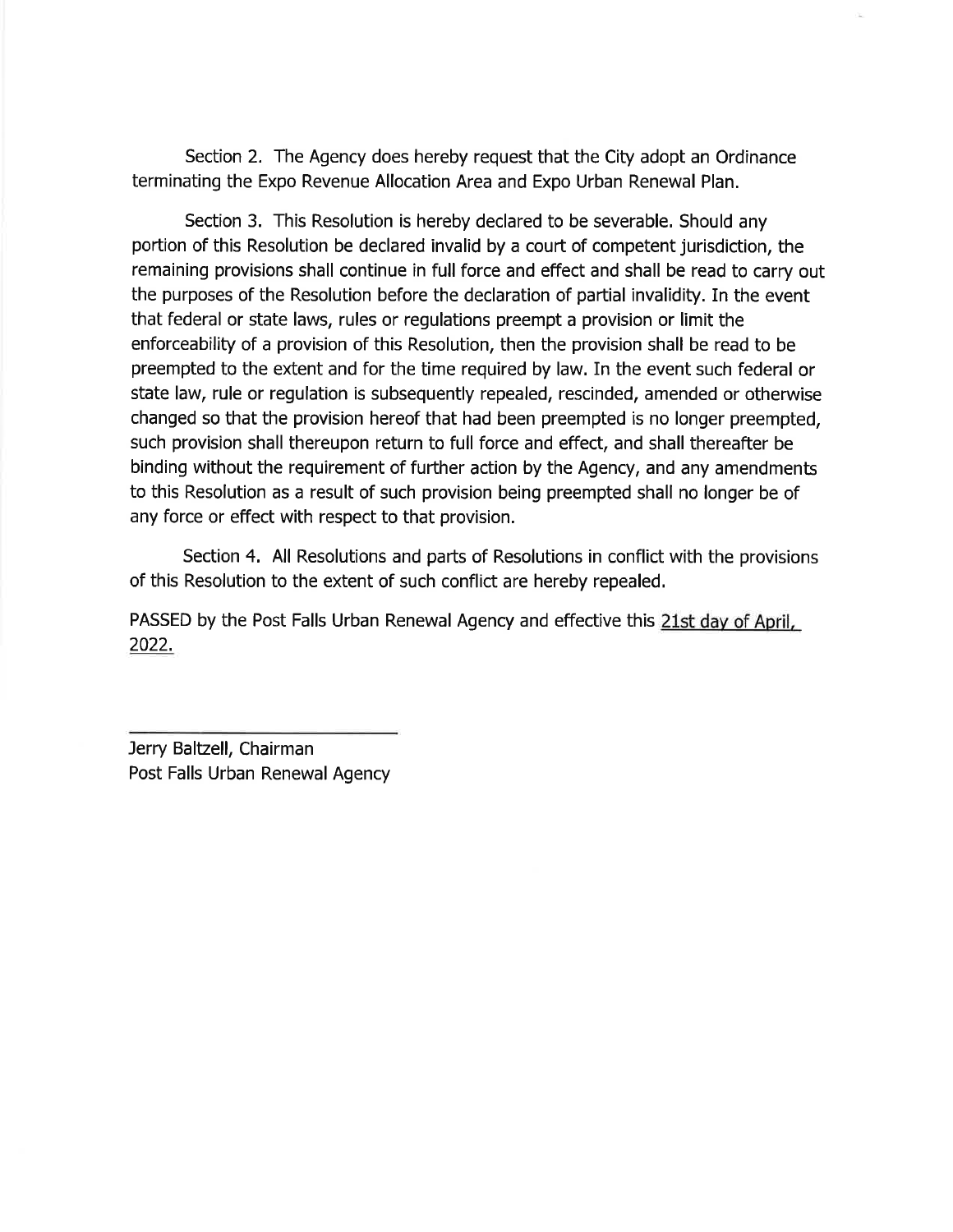### **POST FALLS URBAN RENEWAL AGENCY**

### **Reimbursement of a Portion of Approved Proponent Borrowing Costs Associated with Off-Site Public Infrastructure Improvements Required for Industrial and Commercial Development.**

Subject: Reimbursement of a portion of approved Proponent Borrowing Costs associated with the construction of off-site public infrastructure improvements required for industrial and commercial development.

Effective Date: April 21, 2022

### POLICY:

The Commission recognizes that a Proponent may be required to borrow a portion of the funds required to install off-site public improvements and infrastructure for industrial and commercial developments within an urban renewal district to support planned or future development within that District. The Commission acknowledges that such public improvements and infrastructure will be required to further the objectives of the Commission as set forth in the District Plan, and approved by the City of Post Falls. The Commission also acknowledges that such improvements and infrastructure will facilitate future development within the Urban Renewal District.

However, reimbursement of Proponent Borrowing Costs shall not be available to any Proponent who during the term of the Plan and the District applies for or receives any property tax exemptions provided by Idaho law that would adversely affect the amount of tax increment revenues generated by the District. Such reimbursement shall also not be available to the City of Post Falls.

- A. This policy does not apply to Proponents who are developing residential or multifamily properties within an urban renewal district.
- B. This policy is limited to certain financing costs associated with the construction of offsite public improvements and infrastructure associated with an industrial or commercial development located or to be located in an urban renewal district. Off-site public improvements and infrastructure are hereby defined as those improvements and infrastructure not located within the Proponent's legally described property.
- C. A Proponent seeking to apply for reimbursement under this Policy will be required to provide the Commission with a detailed financing plan to include the lender, type of public improvements to be financed and detailed financing costs associated with any financing the Proponent plans to utilize in conjunction with off-site infrastructure and public improvements for industrial or commercial development.
- D. If the Commission approves the financing plan provided by the Proponent, the Agency may agree to include in the Owner Participation and Reimbursement Agreement that a portion of the financing costs (interest and fees) associated with 75% of the hard construction costs for the off-site infrastructure and improvements set forth in the Plan are reimbursable from tax Increment payments associated with the Urban Renewal District. Hard construction costs are hereby defined as those costs directly involved with the actual construction of the infrastructure improvements related to raw materials, construction labor, equipment, fixtures. Soft Costs are hereby defined as costs incurred in